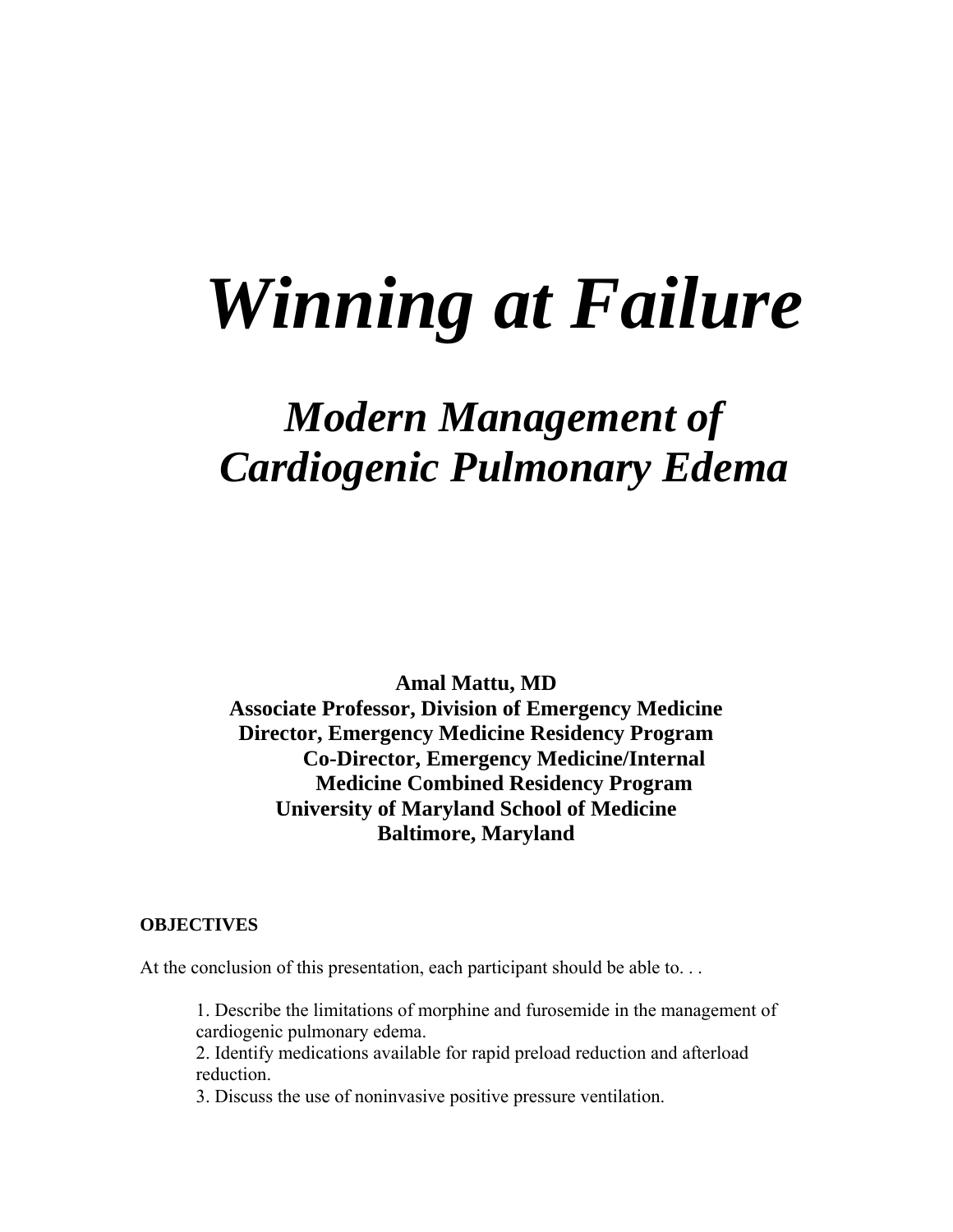# **I. Pathophysiology**

Definitions

- Leakage of fluid from the pulmonary capillaries and venules into the alveolar space as a result of increased hydrostatic pressure.
- Inability of the left ventricle (LV) to effectively handle its pulmonary venous return

Basic causes

- Excessive venous return (preload)
- Excessive systemic vascular resistance (afterload)
- LV dysfunction
	- Systolic dysfunction
		- Disorders of contractility
		- Disorders of rate and rhythm (arrhythmias)
	- Diastolic dysfunction
		- Inadequate ventricular relaxation (ventricular "stiffening")

A self-perpetuating cycle leads to cardiogenic pulmonary edema:

- 1. Acute LV systolic dysfunction leads to…
	- 2. Decreased myocardial contractility and cardiac output (CO), leading to…
		- 3. Catecholamine production, leading to…
			- 4. Increased SVR (afterload) and blood pressure, leading to…
				- 5. Increased myocardial wall tension and myocardial oxygen demand, leading to…
					- 6. Myocardial ischemia, leading to…
						- 7. Decreased myocardial contractility and CO **(continues the cycle…)**
					- 8. Diastolic dysfunction, increased pulmonary artery and capillary hydrostatic pressures
					- 9. Transudation of fluid into pulmonary alveoli and interstitium (pulmonary edema), leading to…
						- 10. Hypoxia, leading to…
							- 11. Myocardial ischemia **(continues the cycle…)**
						- 12. Anxiety, leading to…
							- 13. Increased catecholamine production **(continues the cycle…)**
- 14. Note that as the left side of the heart fails, the right side continues to fill (preload)
	- 15. This produces even greater pulmonary artery and capillary hydrostatic pressures **(continues the cycle…)**

Treatment must be aimed at breaking this cycle!

- Decrease right-sided filling (decrease preload)
- Improve CO and "unload" the left side of the heart (decrease afterload)
	- Results in improved LV diastolic function
- Improve LV systolic function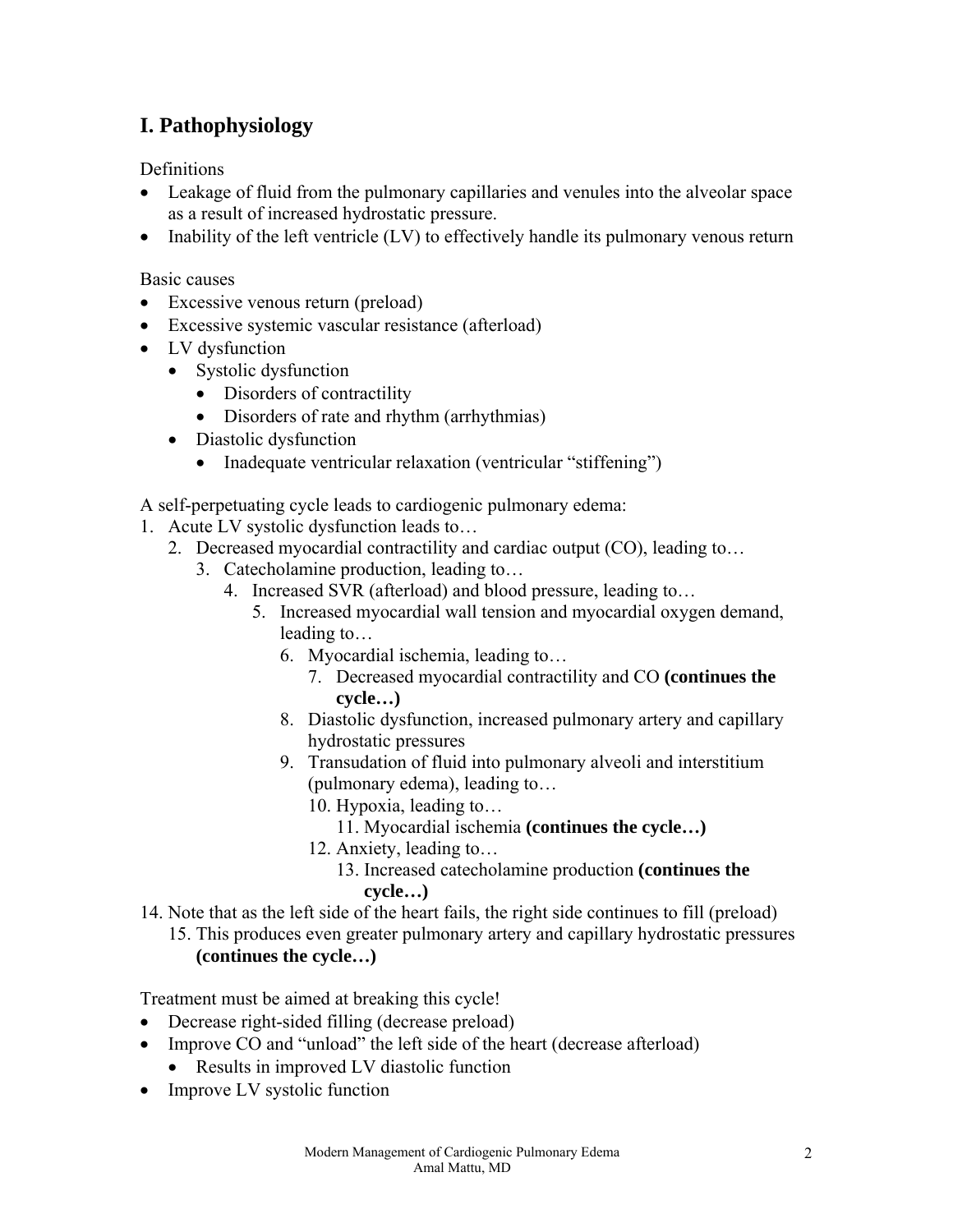- Increase contractility (not usually necessary if steps 1 and 2 are done well)
- Treat arrhythmias
- By breaking this cycle, fluid is redistributed *out of the lungs*

## **II. Goals in Management**

ABCs, supplemental oxygen, ECG

Pharmacological treatment — major goals

- Decrease right-sided filling (decrease preload)
- Increase left-sided emptying:
	- Decrease SVR (decrease afterload)
	- Improve LV contractility (inotropic support) sometimes necessary
		- Inotropes have some adverse effects, therefore avoided when possible

# **III. Preload Reduction**

Traditional treatments

- Morphine
- Furosemide
- Nitrates

#### Morphine

Advantages

- Histamine effect causes some decrease in preload
- Anxiolytic effect may decrease cate cholamines
	- Results in a decrease in afterload

Disadvantages

- Limited data (none?) to support the notion of a preload effect
	- At high doses only?
- Respiratory depressant at high doses
- Myocardial depressant at high doses
- Concerns if patient has low blood pressure
	- Myocardial depressant effect
- Histamine-related side-effects may actually *increase* catecholamines
	- Rash/urticaria
	- Nausea/vomiting

#### Vismara, et al (*Circulation*, 1976)

- Evaluated venous tone in the hand and forearm veins in pulmonary edema patients after administration of morphine
	- Venous tone decreased, i.e. produced venodilation in the hand and forearm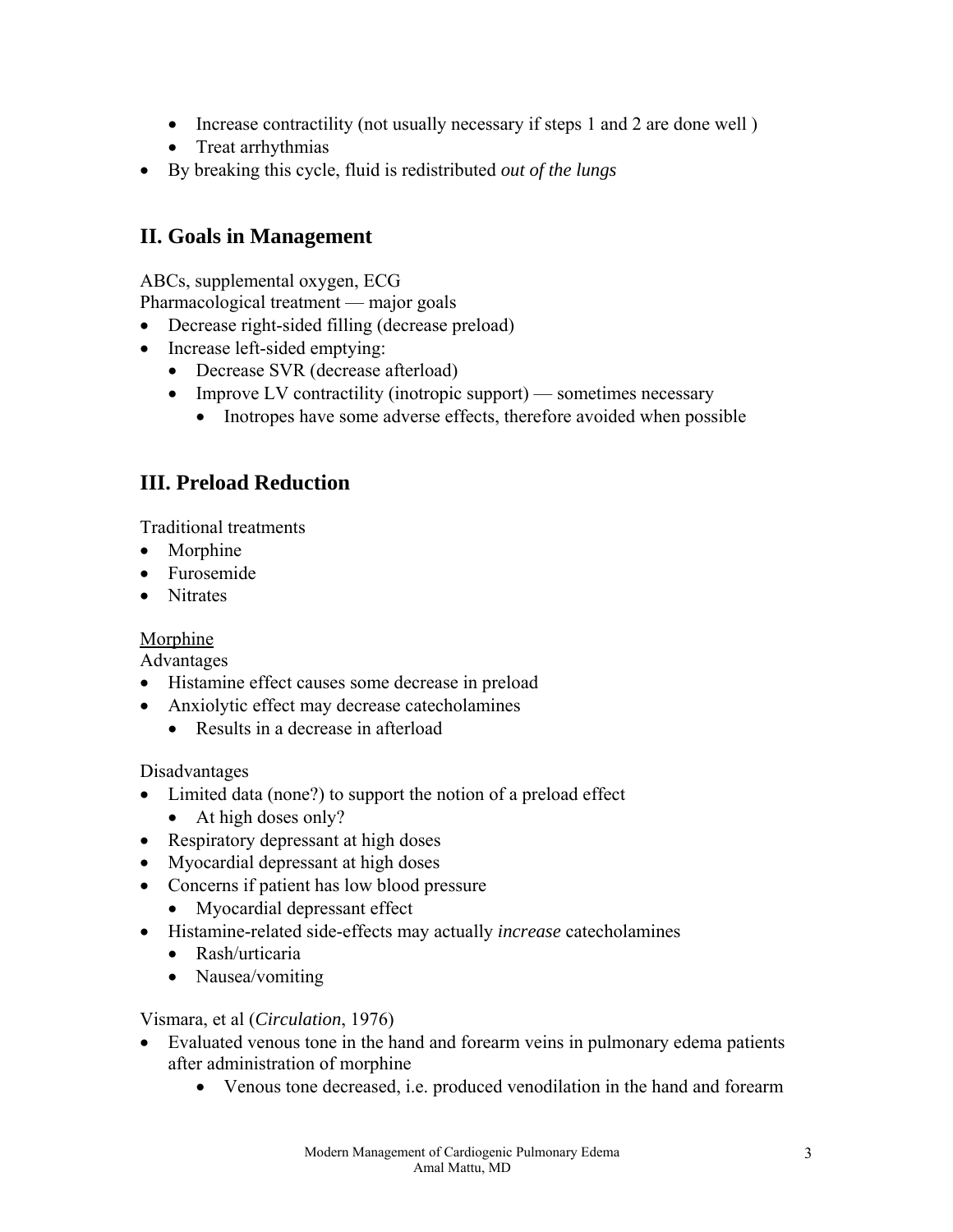• How does this correlate with preload (*PCWP*)?? Must look at Swann studies…

Lappas, et al (*Anesthesiology*, 1975)

- Evaluated filling pressures of the heart and pulmonary circulation in patients with CAD after IV morphine
	- 2 mg/kg IV morphine (5 mg/min infusion)
	- Left and right heart filling pressures *increased*
	- CI *decreased*

#### Timmis, et al (*Br Med J*, 1980)

- 0.2 mg/kg IV morphine in AMI patients with severe LV failure (LVF)
- 15 and 45 minutes after injection, BP, HR, *and cardiac index (CI)* were decreased
- No decrease in preload noted
	- Conclusion no immediate beneficial hemodynamic effect

#### Hoffman, et al (*Chest*, 1987)

- 57 patients with presumed prehospital diagnosis of pulmonary edema
- 38% had subjective deterioration after receiving morphine
- 46% had objective deterioration after receiving morphine
- no patients receiving NTG *without* morphine had deterioration

#### Sacchetti, et al (*Am J Emerg Med*, 1999)

- Odds ratios for intubation and ICU admission for pulmonary edema patients
- Morphine  $-5:1$

#### Morphine for anxiolysis

- Decrease in catecholamines, afterload
- Why not use a benzodiazepine instead?
	- No concerns with rash/urticaria
	- No concerns with nausea/vomiting
	- Less concern with respiratory depression
	- Less concern with hypotension

### Summary for morphine

- Preload reduction
	- No good evidence to support any immediate reduction in preload centrally
	- Nitrates are more effective, safer
- Anxiolysis
	- Side-effect profile favors benzodiazepines

#### Furosemide

Reduce preload by:

• Removal of total body fluid through renal effect (diuresis)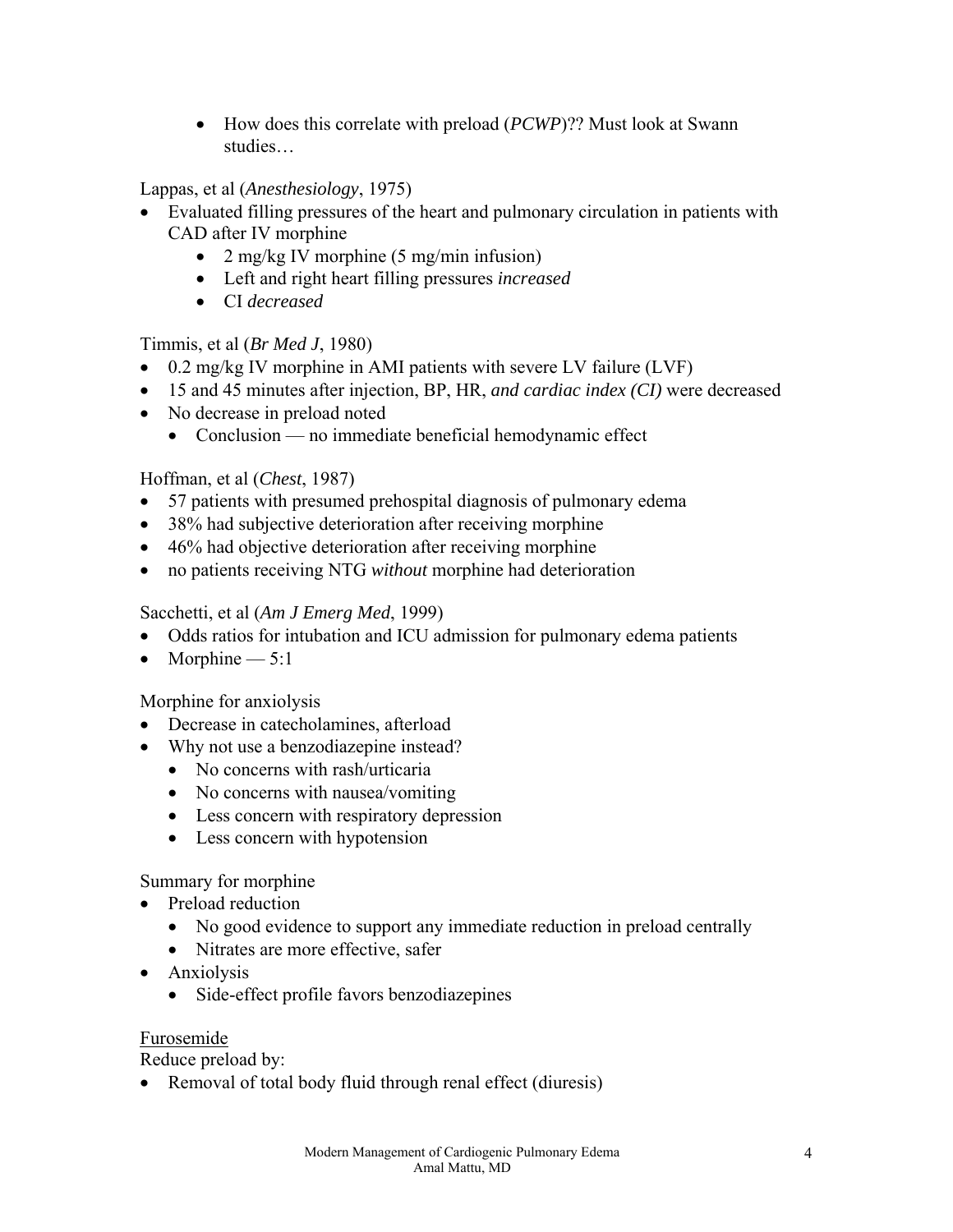- However, CPE patients often have significantly reduced renal blood flow (RBF;  $\sim$ 20% of normal) due to elevated afterload
- Furosemide will have a delayed diuretic effect (30-120 minutes)
- Direct vasoactive effect (venodilation) supposedly reduces preload within 5-10 minutes
	- Pickkers, et al (Circulation, 1997)
		- Evaluated effect of furosemide on human forearm and hand veins after administration peripherally
			- Result local administration of furosemide produced dose-dependent venodilation
				- But does this correlate with reductions in preload *centrally* (reduction in right heart filling, reduction in PCWP, etc.)?? Must look at Swann studies…
	- No convincing studies supporting any immediate effect
	- More studies actually demonstrate an initial *adverse* hemodynamic effect
		- Kiely, et al (*Circulation*, 1973)
			- IV furosemide administered to post-AMI CHF patients
			- Significant reductions in filling pressures occurred *only in patients that had diuresis*
		- Ikram, et al (*Clin Sci*, 1980)
			- IV furosemide produced significant reductions (17%) in CO during the first 90 minutes
			- CO gradually returned to normal after diuresis
		- Nelson, et al (*Eur Heart J*, 1983)
			- IV furosemide (1 mg/kg) administered to AMI patients with LVF
			- Initial adverse hemodynamic effects
				- Increase in SBP, DBP, and HR during first 30 minutes
				- Decrease in CO and stroke volume (SV) during initial 90 minutes
			- Parameters returned to baseline over next 60-90 minutes with diuresis
		- Francis, et al (*Ann Intern Med*, 1985)
			- Class III and IV CHF patients given IV furosemide
			- Produced early activation of the renin-angiotensin system
				- Significant increase in plasma renin, NE, and arginine vasopressin levels
			- Produced early adverse hemodynamic effects
				- Significant increase in HR, SVR
				- Significant decrease in SV
				- Gradual return to baseline with diuresis
		- Kraus, et al (*Chest*, 1990)
			- Effects of IV furosemide on PCWP over 1 hour in patients receiving nitrates (for preload reduction) and captopril (for afterload reduction)
			- Furosemide produced increases in PCWP over initial 15 minutes
			- Then decrease PCWP with diuresis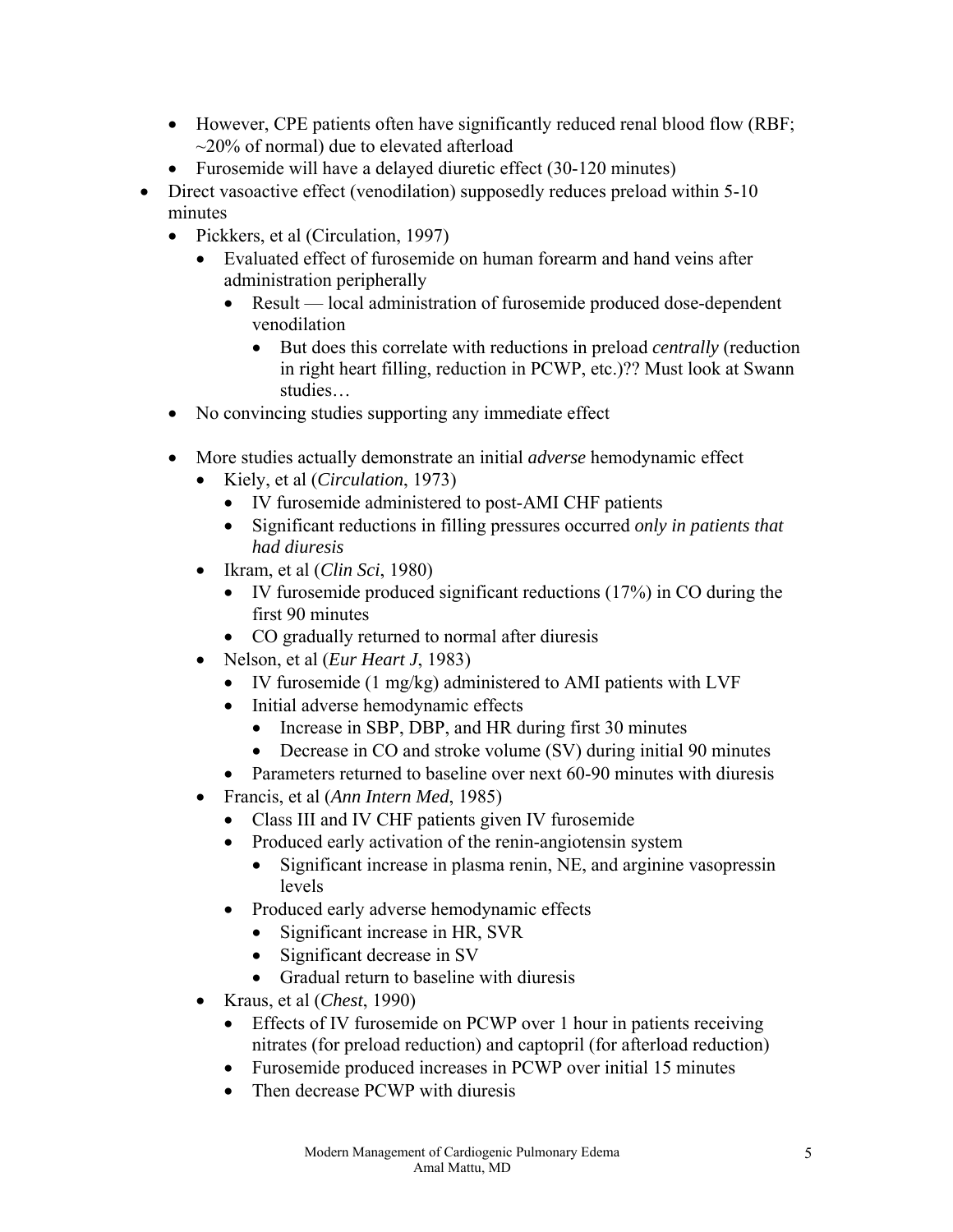• If patients were premedicated with nitrates and captopril, furosemide produced an immediate and sustained decrease in PCWP

Summary for furosemide

- Decreases preload through diuresis, but this is a delayed effect
- No consistent data regarding any immediate direct venodilating effect
- Produces an initial activation of the sympathetic nervous system
	- Increased HR, SVR, myocardial oxygen demand; leading to cardiac ischemia
	- Decreased SV, CO, tissue perfusion
- Produces an initial activation of the renin-angiotensin system

#### Nitroglycerin (NTG)

Advantages

- Rapid, reliable preload reduction
	- Multiple studies comparing NTG vs. morphine or furosemide for preload reduction
		- NTG clearly superior (faster, safer)
- Moderate/high dosages reduce SVR (afterload) as well
	- Maintains or improves SV and CO
- Multiple forms of administration topical, SL, IV (be aggressive!)
- Short half-life limits any adverse effects
	- Especially important if prehospital misdiagnosis

Caution — hypotension, acute mitral regurgitation (MR), aortic stenosis (AS), pulmonary hypertension, Viagra

Summary for NTG

- Better than morphine or furosemide for preload reduction
- Safer than morphine or furosemide for preload reduction (especially important in the prehospital setting — see below)
- SL NTG provides rapid and effective initiation of treatment
	- Followed by topical NTG if moderate symptoms
	- Followed by IV NTG if severe symptoms or in extremis

# **IV. Afterload Reduction**

Results in increased CO, restores RBF

- Nitroglycerin
	- SL and moderate/high dose IV
	- Excellent single agent for simultaneous preload and afterload reduction
- Nitroprusside
	- Especially useful for acute MR, severe hypertension
- Hydralazine
- ACE-inhibitors
	- Down-regulate the renin-angiotensin system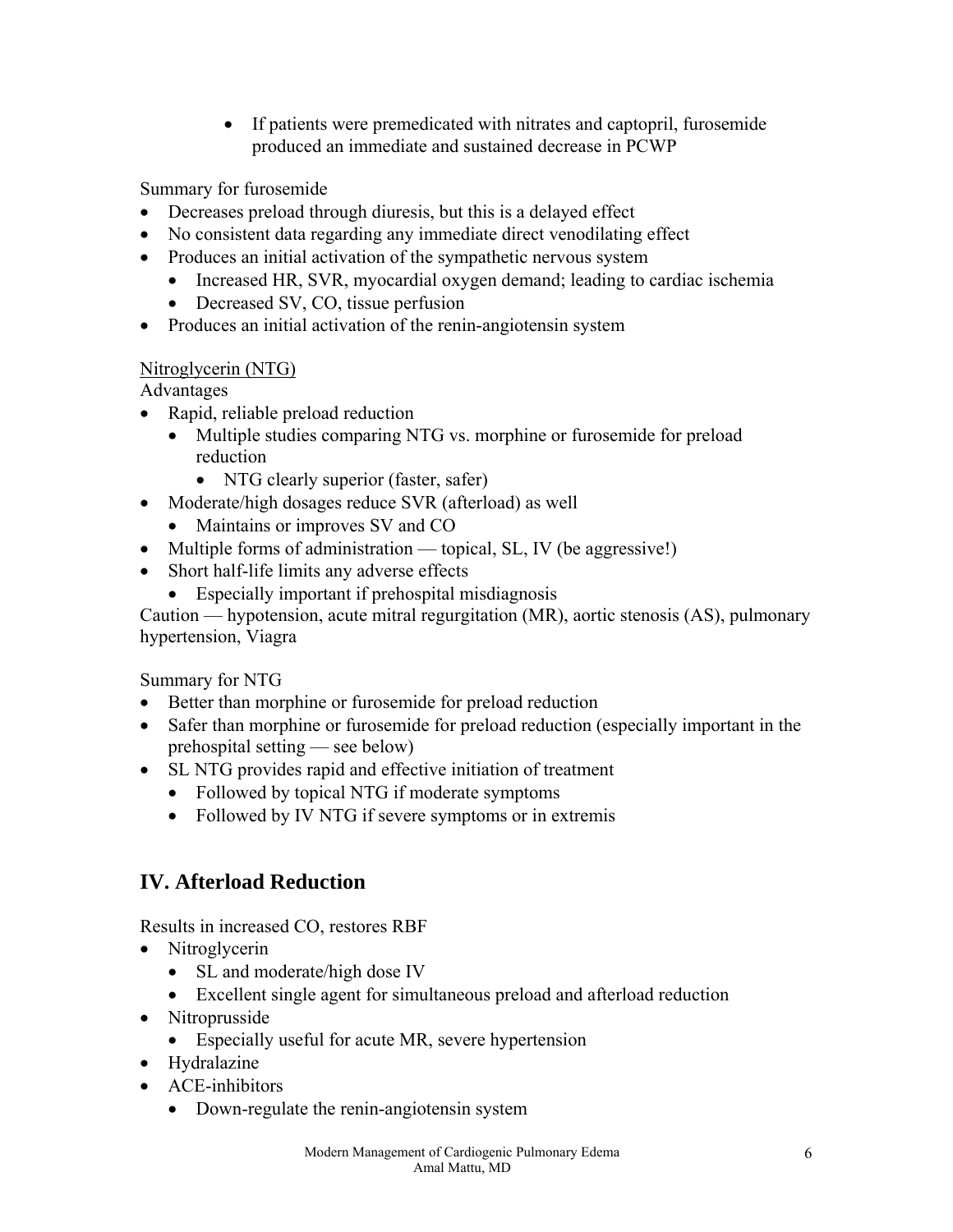- Decrease adrenergic tone and afterload
- Improve LV relaxation and CO
- Treatment of choice for chronic CHF
- Useful for acute CHF exacerbations also

#### ACE-inhibitors

Barnett, et al (*Curr Ther Res*, 1991)

- 25 mg SL captopril if  $BP > 110$
- 12.5 mg SL captopril if BP  $\leq 110$
- Decreased PCWP (preload) noted by 10 minutes
- No change in HR, mean arterial pressure (MAP)
- 12 additional patients with florid pulmonary edema had significant improvement/complete resolution of dyspnea by 15 minutes
	- 8/12 patients abrupt increase in diuresis *without the use of a diuretic* (due to improved RBF)

Langes, et al (*Curr Ther Res*, 1993)

- IV captopril infusion in moderate decompensated CHF or pulmonary edema patients
- Onset of action by 6 minutes
- Decreased SBP, PCWP (preload)
- Increased CO
- No adverse effects

#### Varriale, et al (*Clin Cardiol*, 1993)

- Hemodynamic response to 1.25 mg IV enalaprilat in patients with severe CHF  $+$  MR
- Increased CO and SV
- Decreased MAP and SVR (afterload)
- Decreased PCWP (preload)
- Decreased the magnitude of MR

Hamilton, et al (*Acad Emerg Med*, 1996)

- Randomized double-blind controlled study
- 48 patients with pulmonary edema
	- treated with NTG, furosemide, morphine
- 25 mg SL captopril if SBP  $> 110$
- 12.5 mg SL captopril if SBP 90-110
- Clinically significant reduction in "distress scores" by 30 minutes

#### Sacchetti, et al (*Am J Emerg Med*, 1999)

- Odds ratios for intubation and ICU admission for pulmonary edema patients
- SL captopril  $-0.28:1$

Other studies

- Brivet, et al (*Eur J Clin Invest*, 1981)
	- PO captopril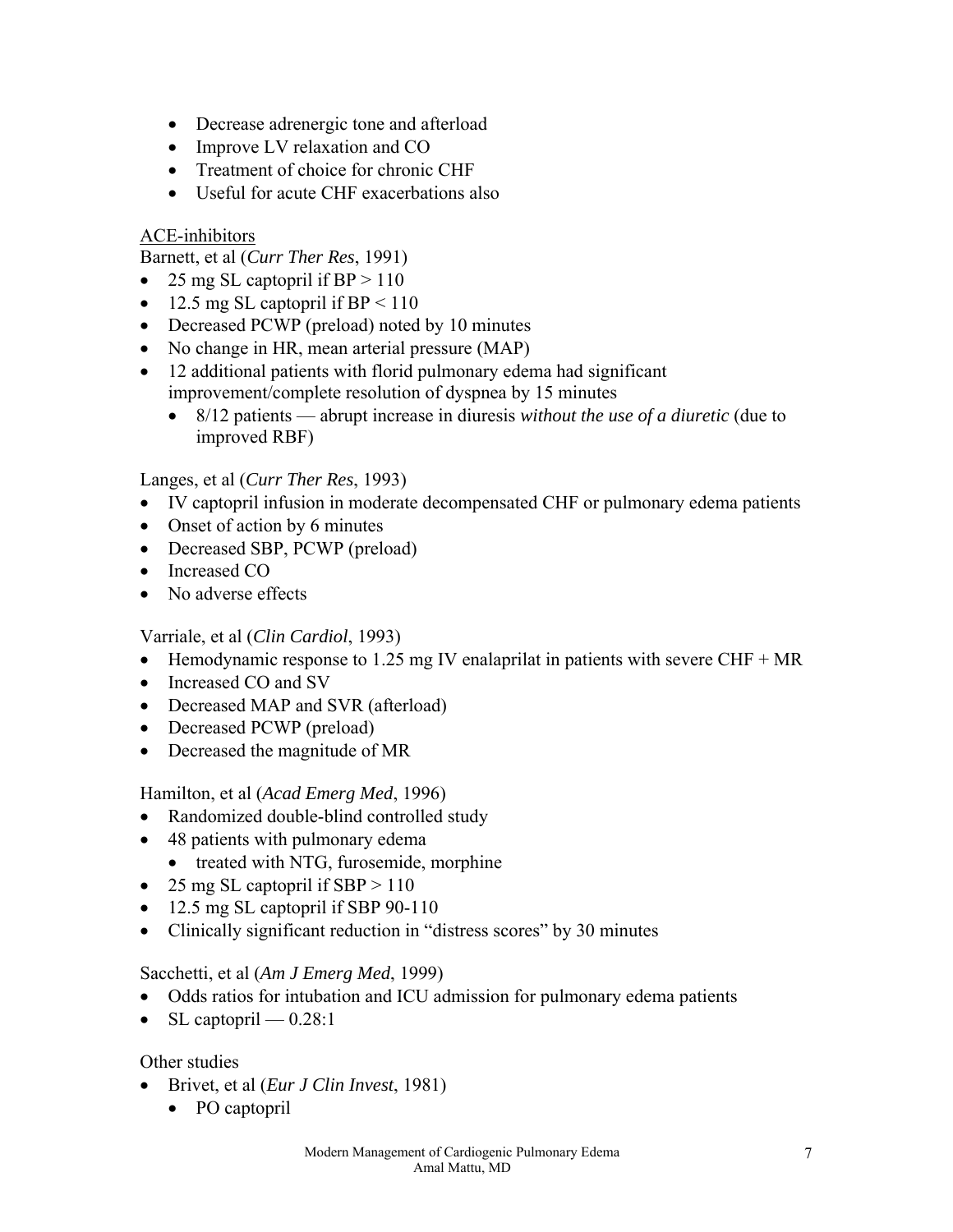- Haude, et al (*Int J Cardiol*, 1990)
	- SL captopril
- Sacchetti, et al (*Am J Emerg Med*, 1993)
	- SL captopril in hemodialysis patients with pulmonary edema
- Tohmo H, et al (*Eur Heart J*, 1994)
	- IV enalaprilat
- Annane, et al (*Circulation*, 1996)
	- IV enalaprilat
- *Hemodynamic and subjective improvements can be seen in 6-12 minutes!*

Southall JC, et al (abstract—*Acad Emerg Med*, 2004)

- Safety of ED use of SL captopril in NYHA Class 4 patients
	- No increased incidence of hypotension
	- No increased need for vasopressors
	- Decreased ICU length of stay (29 hours vs. 78 hours)

Summary for ACE-inhibitors

- Rapid reduction in afterload *and preload*
- Rapid reduction in subjective level of distress (decreased anxiety)
- Decreased need for intubation, ICU use
	- Increased bed availability, decreased hospital costs
- Combination with NTG exceeds benefit of either drug alone
- Acceptable alternative to IV NTG in patients with pulmonary edema
	- Works well even as a single agent if patients that can't tolerate NTG
		- Patients with severe MR, AS
		- Patients taking Viagra

# **V. Combination Preload and Afterload Reduction**

Natriuretic peptides

- Hormone-like substances produced by myocardium
	- Modulate diuresis, natriuresis, vasodilation, venodilation
- Activated and synthesized by the ventricle during heart failure
	- Heart may not be capable of producing adequate concentrations under acute stress (e.g. decompensated CHF)

Nesiritide

- Recombinant form of B-type natriuretic peptide (normally produced in the ventricle)
	- These substances modulate diuresis, natriuresis, vasodilation, and venodilation
- Early studies in decompensated CHF
	- Dose-related decreases in PCWP (preload) and SVR (afterload) as well as increases in CI
	- *No increase in HR or arrhythmias*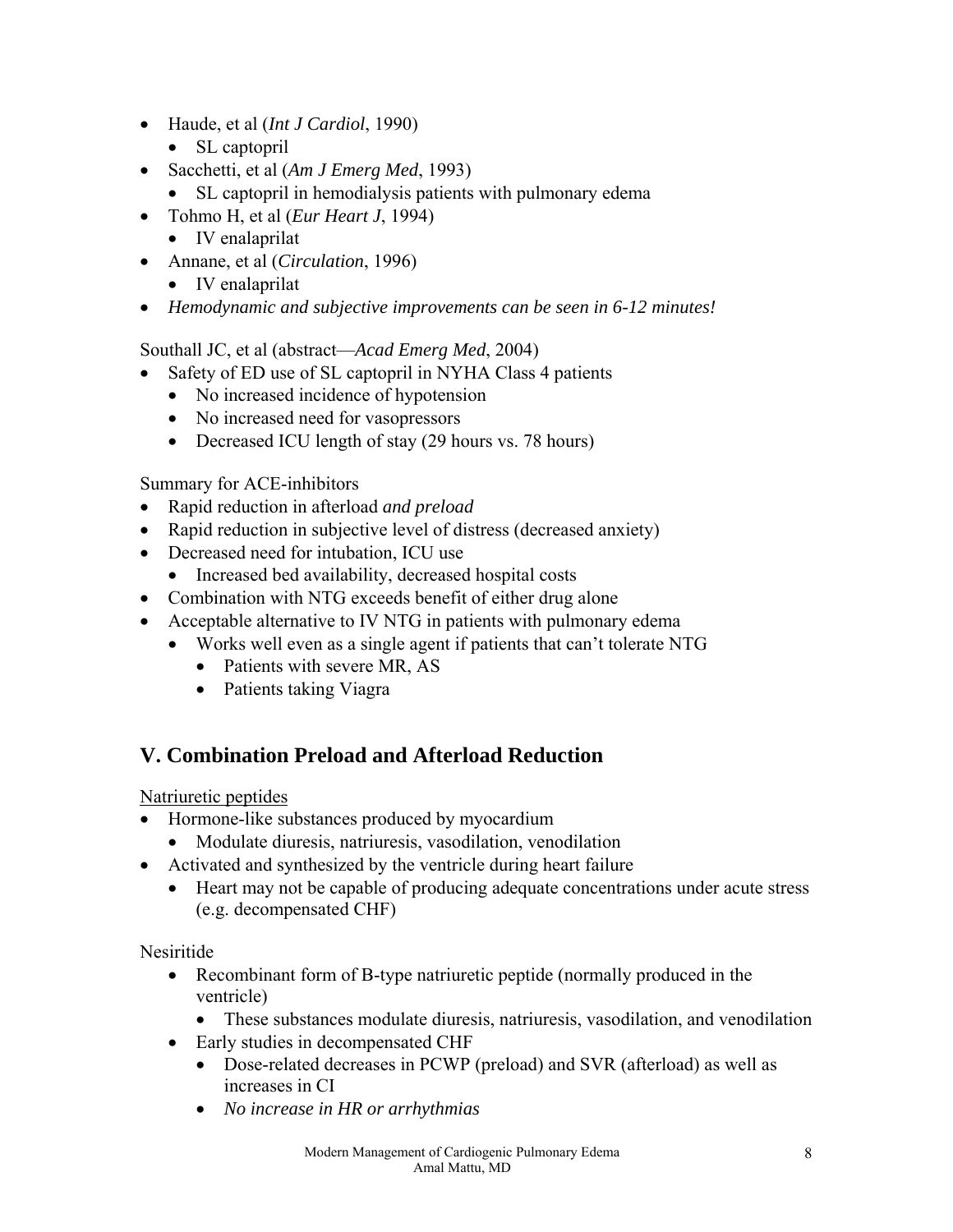• Symptomatic improvements

#### Mills, et al (*J Am Coll Cardiol*, 1999)

- Randomized, double-blind, placebo-controlled study of nesiritide infusion in patients with decompensated CHF; *manufacturer-supported*
- Significant reductions in PCWP and SVR
- Significant increases in SV and CI
- No effect on HR
- Beneficial effects evident at 1 hour and sustained throughout (24 hour) infusion

Colucci, et al (*N Engl J Med*, 2000)

- Randomized double-blind placebo-controlled study of nesiritide infusion in patients with decompensated CHF; *manufacturer-supported*
- Dose-related decrease in PCWP
- Subjective improvements in clinical status
- Most common side-effect was dose-related hypotension (usually asymptomatic)

VMAC Investigators (*JAMA*, 2002)

- Randomized double-blind placebo-controlled trial of intravenous nesiritide vs. NTG added to "standard treatment" in decompensated CHF; *manufacturersupported*
- "Standard treatment"  $\neq$  "optimal treatment"
	- No mention of aggressive use of nitrates, ACE-Is, NIPPV
- Mean baseline PCWP was 28 mm Hg
- Evauated patients at 3 hours and 24 hours
	- Results at 3 hours
		- Decrease in PCWP by 5.8 (nes.) vs. 3.8 (NTG)
		- No subjective improvement in patients' status
	- Results at 24 hours
		- Decrease in PCWP by 8.2 (nes.) vs. 6.3 (NTG)
		- No difference in dyspnea
		- Some improvement in "global clinical status" (never specified what this is!)
			- Admitted this was a non-validated scoring system
- Subsequent analyses...
	- Trend towards increased mortality with nesiritide
		- 19% for nesiritide vs. 13% for NTG at 90 days ( $p=0.08$ )
	- Questions regarding cost-effectiveness
		- 40x more expensive than NTG
		- Duration of hospital stay 2 days longer for nesiritide patients vs. NTG
		- But... decreased readmission rate for nesiritide patients (among survivors)
	- Sackner-Bernstein, et al (*Circulation*, 2005)
		- Meta-analysis of five randomized trials of nesiritide in acutely decompensated heart failure (1269 total patients)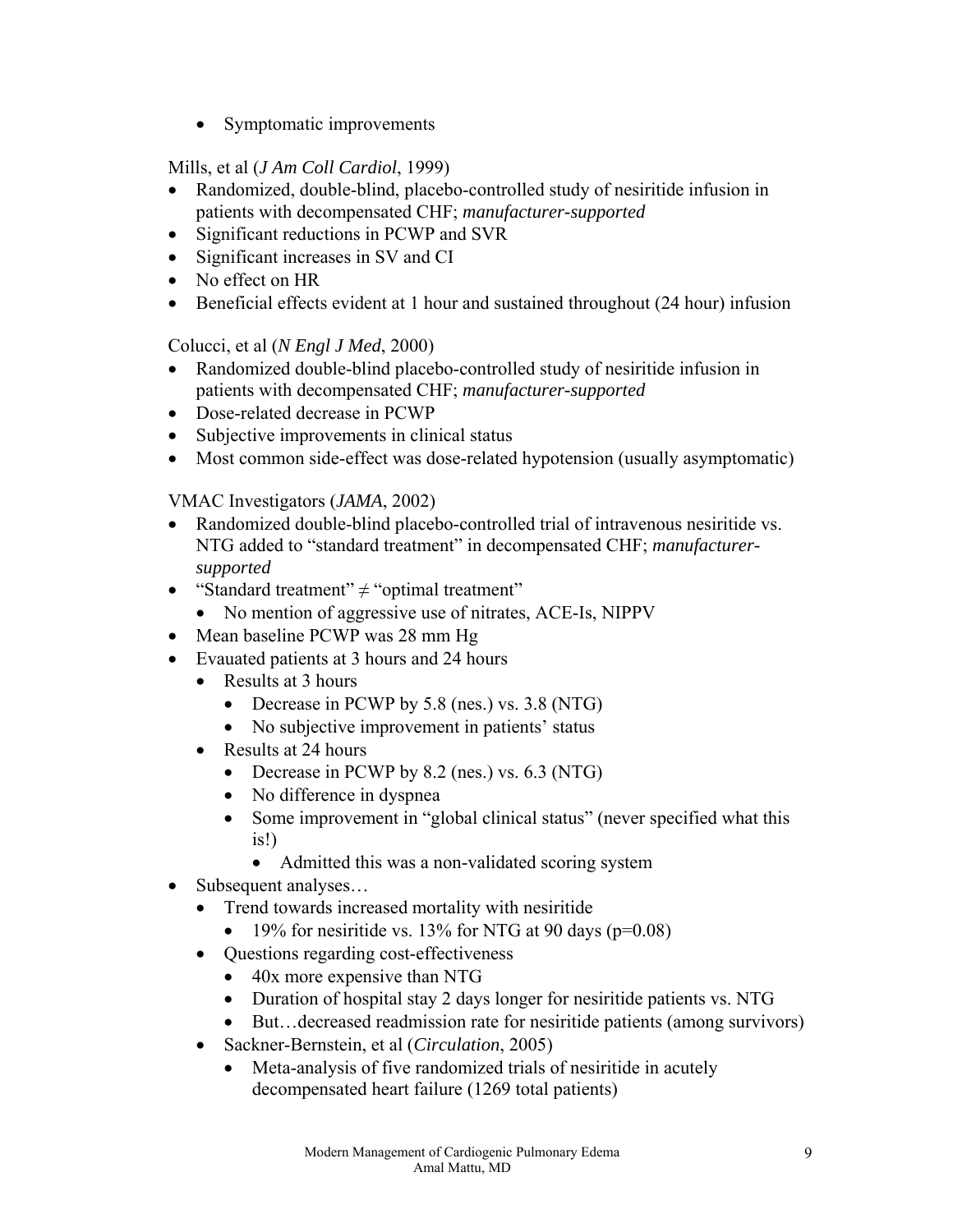- Included FDA data from VMAC and other trials
	- Nesiritide associated with worsening renal function
	- No increase in need for hemodialysis, but...
	- Increase in need for medical intervention for renal function (11.1% vs. 4.2%)
- Their conclusion:
	- "When added to standard care in patients hospitalized with acutely decompensated CHF, nesiritide improves hemodynamic function and some self-reported symptoms more effectively than intravenous NTG or placebo."
- *My conclusion:* 
	- "When added to *sub-optimally treated* patients hospitalized with acutely decompensated CHF, nesiritide *provided no improvement in mortality or subjective improvement in dyspnea and barely* improved hemodynamic function and some *undescribed* self-reported symptoms more effectively than *sub-therapeutic doses of* intravenous NTG or placebo."
- **Cost of nesiritide: \$456 per 1.5 mg vial!** (approx. enough for 24 hours of treatment)
	- (*The Medical Letter* 11/12/02)

# **VI. Inotropic Support**

Choices

- Catecholamines
	- Dopamine
	- Dobutamine
- Phosphodiesterase inhibitors
	- Amrinone
	- Milrinone
- Intra-aortic balloon pump (bridging device before PTCA/CABG)

#### Catecholamines

Dopamine

- Low dosages  $(< 5 \text{~mcg/kg/min})$  vasodilation
- Moderate dosages  $(5-10 \text{~mcg/kg/min})$  inotropic
- High dosages (10-20 mcg/kg/min) vasoconstriction (increase afterload)
- Moderate and higher dosages are arrhythmogenic

#### Dobutamine

- Inherent vasodilator properties
- Positive inotrope
- Arrhythmogenic (probably less than dopamine)
- Higher dosages associated with tachycardia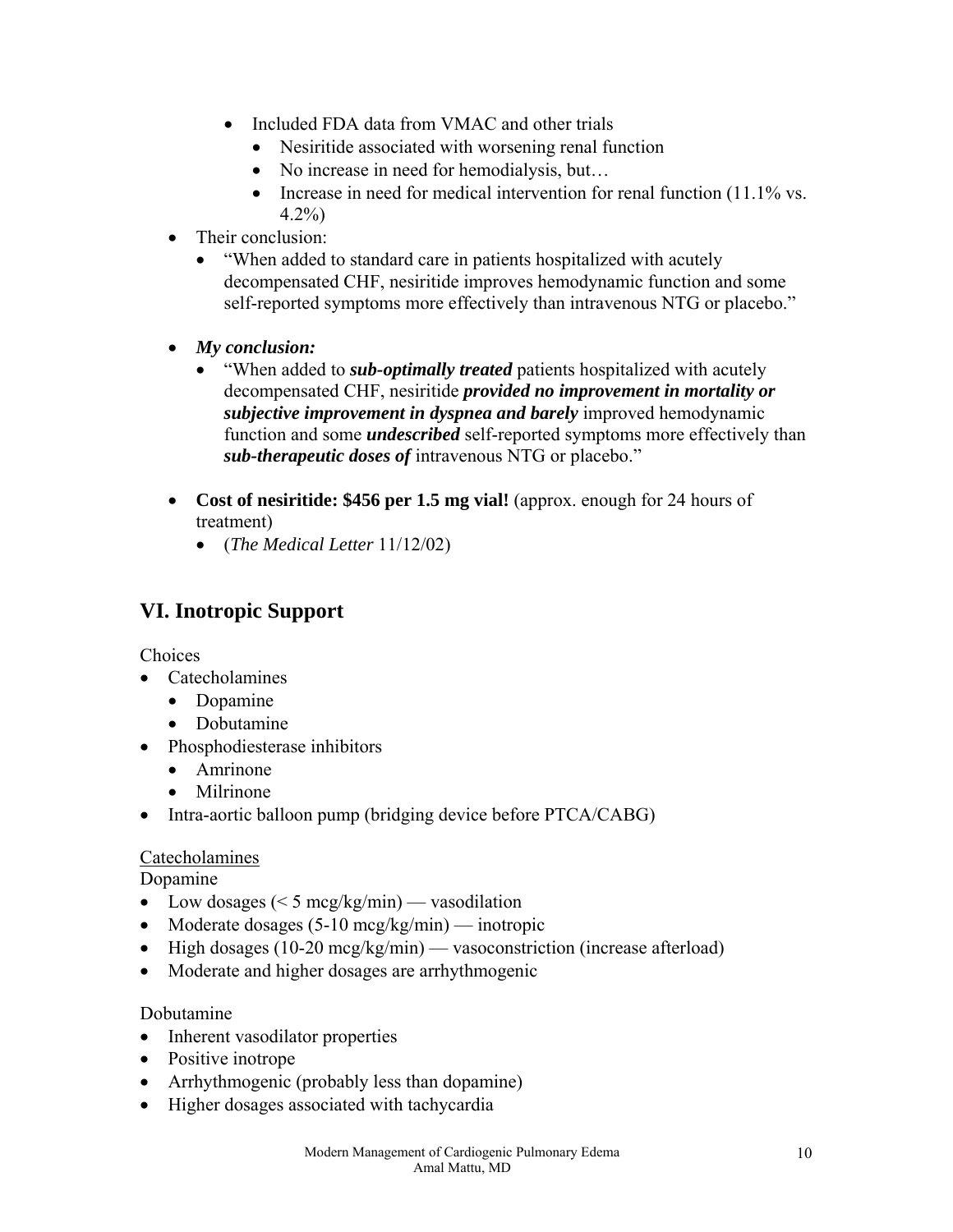Drawbacks to the catecholamine class

- Tachycardia/arrhythmias, especially at higher dosages
- Increased myocardial oxygen consumption, ischemia
- Patients with severe CHF have very high endogenous circulating levels of plasma catecholamines
	- Tolerance develops rapidly, higher dosages are needed
		- Higher dosages produce adverse effects
	- Causes dopamine/dobutamine to be less effective inotropes

#### Phosphodiesterase inhibitors

- Work independent of adrenoreceptor activity and plasma catecholamine levels
- No development of tolerance
- Induce inotropic support as well *as decreased preload and afterload*
- Amrinone disappointing results
- Milrinone excellent results

#### Milrinone

- 7 studies comparing milrinone to dobutamine in patients with severe decompensated CHF (including post-AMI patients)
	- Similar or greater increase in SV/CI
	- Greater reduction in PCWP (preload) and SVR (afterload)
	- No increase in myocardial oxygen consumption
	- Less tachycardia
- Drawbacks occasional arrhythmias, more expensive, no proven change in mortality

#### Summary for inotropic support

- Catecholamines (dopamine, dobutamine) may require large dosages in severe CHF
	- Tachycardia, arrhythmias, increased myocardial oxygen consumption
- Milrinone provides preload and afterload reduction in addition to inotropic support
	- Superior to dobutamine for the patient with borderline hypotension

# **VI. Noninvasive Positive Pressure Ventilation (NPPV)**

#### Physiology

- Maintains positive airway pressure during entire respiratory cycle
	- Maintains patency of stiff fluid-filled alveoli, prevents collapse during exhalation
		- Decreases work of breathing
			- Less energy spent trying to reopen collapsed alveoli
		- Improves oxygen and carbon dioxide exchange
	- Increases intrathoracic pressure
	- Decreases preload and afterload (and increases CO)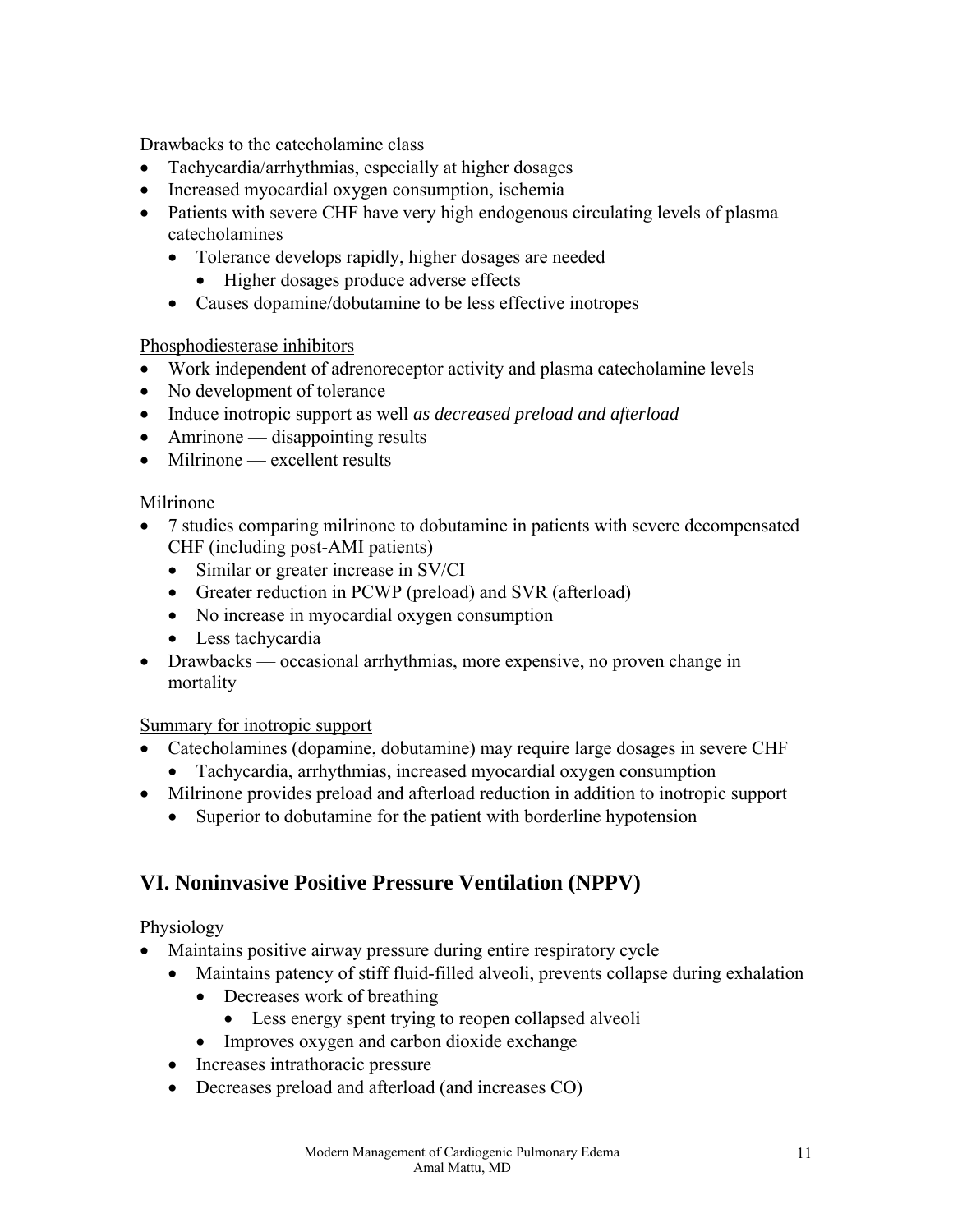Two types

- Continuous positive airway pressure (CPAP)
	- Single airway pressure is maintained throughout all phases of respiratory cycle
- Bilevel positive airway pressure (BiPAP)
	- Allows for separate control in inhalation and exhalation
	- Higher pressures can be applied during inspiration and lower pressures during exhalation
		- Greater patient comfort

CPAP associated with reduced need for endotracheal intubation

- Rasanen, et al (*Am J Cardiol,* 1985)
- Bersten, et al (*N Engl J Med*, 1991)
- Lin, et al (*Chest*, 1995)
- Pang, et al (*Chest*, 1998)

CPAP associated with reduced ICU length of stay and hospital costs

- Holt, et al (*Anaesth Intens Care*, 1994)
- Sacchetti, et al (*Am J Emerg Med*, 1999)

BiPAP associated with reduced need for endotracheal intubation

- Sacchetti, et al (*Acad Emerg Med*, 1995)
- Masip, et al (*Lancet*, 2000)
- Wigder, et al (*Am J Emerg Med*, 2001)

BiPAP associated with reduced ICU length of stay

• Sacchetti, et al (*Am J Emerg Med*, 1999)

CPAP vs. BiPAP in acute cardiogenic pulmonary edema patients

- Mehta, et al (*Crit Care Med*, 1997)
	- BiPAP associated with more rapid improvements in VS, but...
	- BiPAP associated with increased rate of myocardial infarction
		- Study was criticized because BiPAP group was sicker, had more chest pain patients
- Levitt (*J Emerg Med*, 2001)
	- BiPAP vs. mask ventilation for cardiogenic pulmonary edema
	- No increase in rate of myocardial infarction for BiPAP group
- Cross (*Emerg Med J*, 2003)
	- CPAP vs. BiPAP in undifferentiated acute respiratory failure
	- No increase in rate of myocardial infarction or mortality in subgroup analysis of pulmonary edema patients

Summary for noninvasive positive pressure ventilation

- Decreased work of breathing
- Improved oxygen and carbon dioxide exchange
- Improved preload, afterload, and CO
- Reduced need for endotracheal intubation
- Reduced ICU length of stay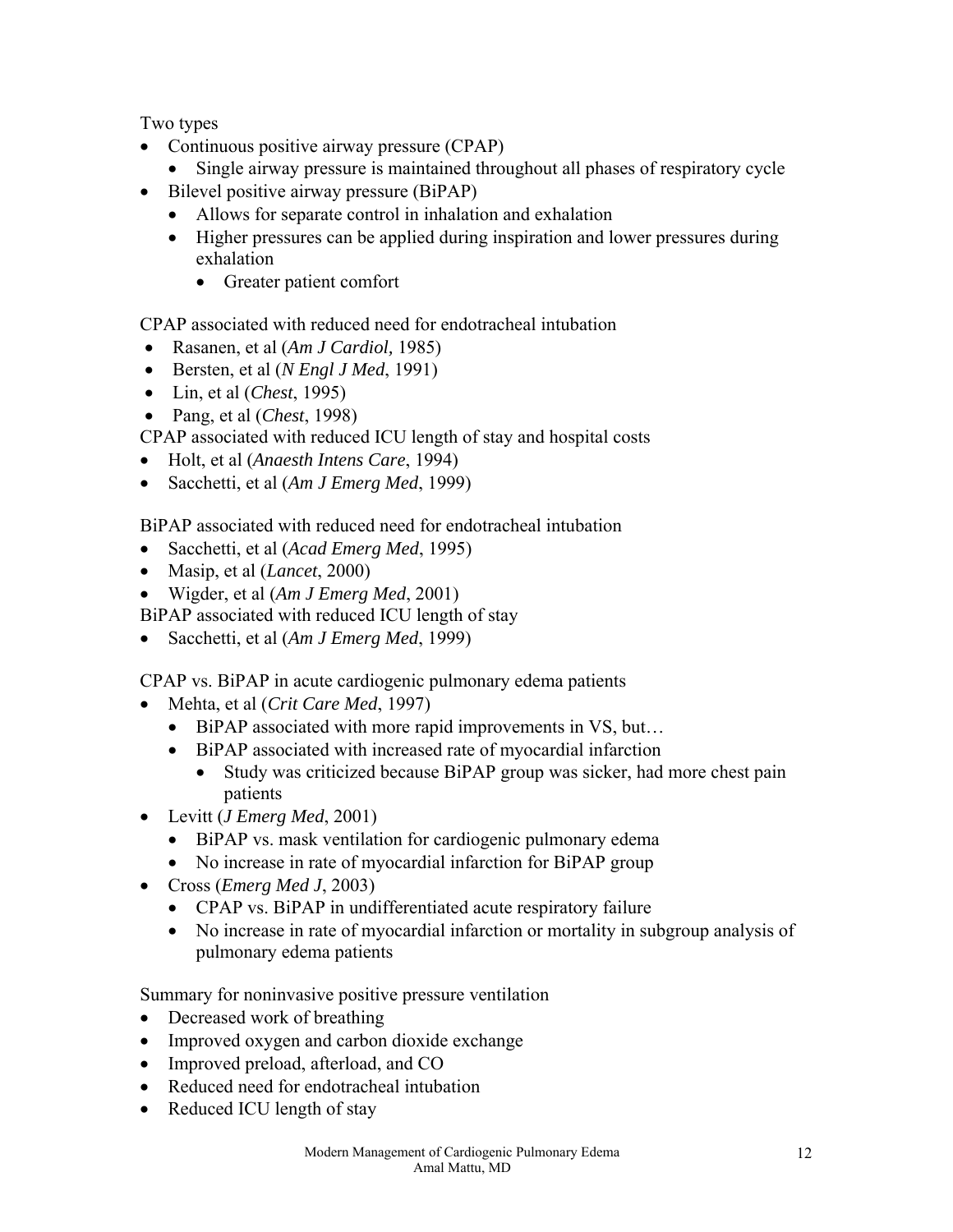• Reduced hospital costs

Must be used early to maximize the benefit!

# **VII. Prehospital Treatment**

Differential diagnosis for the patient with severe dyspnea and hypoxia is vast

- Most common in older adults patients
	- Decompensated heart failure/cardiogenic pulmonary edema
	- Pneumonia
	- Asthma exacerbation
	- COPD exacerbation
	- Pulmonary embolus
- Clinical assessment is difficult, often unreliable
	- Prehospital limitations no thermometer, no x-ray

Is empiric treatment safe? With which drugs?

- Hoffman, et al (Chest, 1987)
	- Compared NTG, furosemide, morphine in 57 presumed prehospital pulmonary edema patients
	- Best outcome with NTG
	- Adverse effects noted in patients receiving furosemide
		- > 25% of patients later required fluid *repletion*, some hypotensive
		- Significant electrolyte abnormalities developed in some
	- 23% of patients were misdiagnosed and didn't have pulmonary edema, inappropriately treated
		- Worse outcome in patients receiving furosemide and/or morphine
		- Patients that received NTG alone had no adverse effects
- Kosowsky, et al (*Prehosp Emerg Care*, 2001)
	- Evaluated prehospital use of CPAP for 19 presumed pulmonary edema patients
	- 6/19 (32%) were misdiagnosed and didn't have pulmonary edema, inappropriately treated
		- No adverse effects to using CPAP in these patients
- Wuerz, et al (*Ann Emerg Med*, 1992)
	- Evaluated outcomes in 599 prehospital presumed decompensated CHF patients
	- 18% of patients were misdiagnosed, inappropriately treated for CHF
		- Asthma, COPD, pneumonia, bronchitis
		- Patients receiving NTG alone  $-2.2\%$  mortality
		- Patients receiving morphine and/or furosemide  $(+ NTG)$   $21.7\%$  mortality
	- Asthma, COPD, pneumonia, bronchitis patients treated with bronchodilators 3.8% mortality
		- CHF patients that were misdiagnosed and "inappropriately" treated with bronchodilators — no increased mortality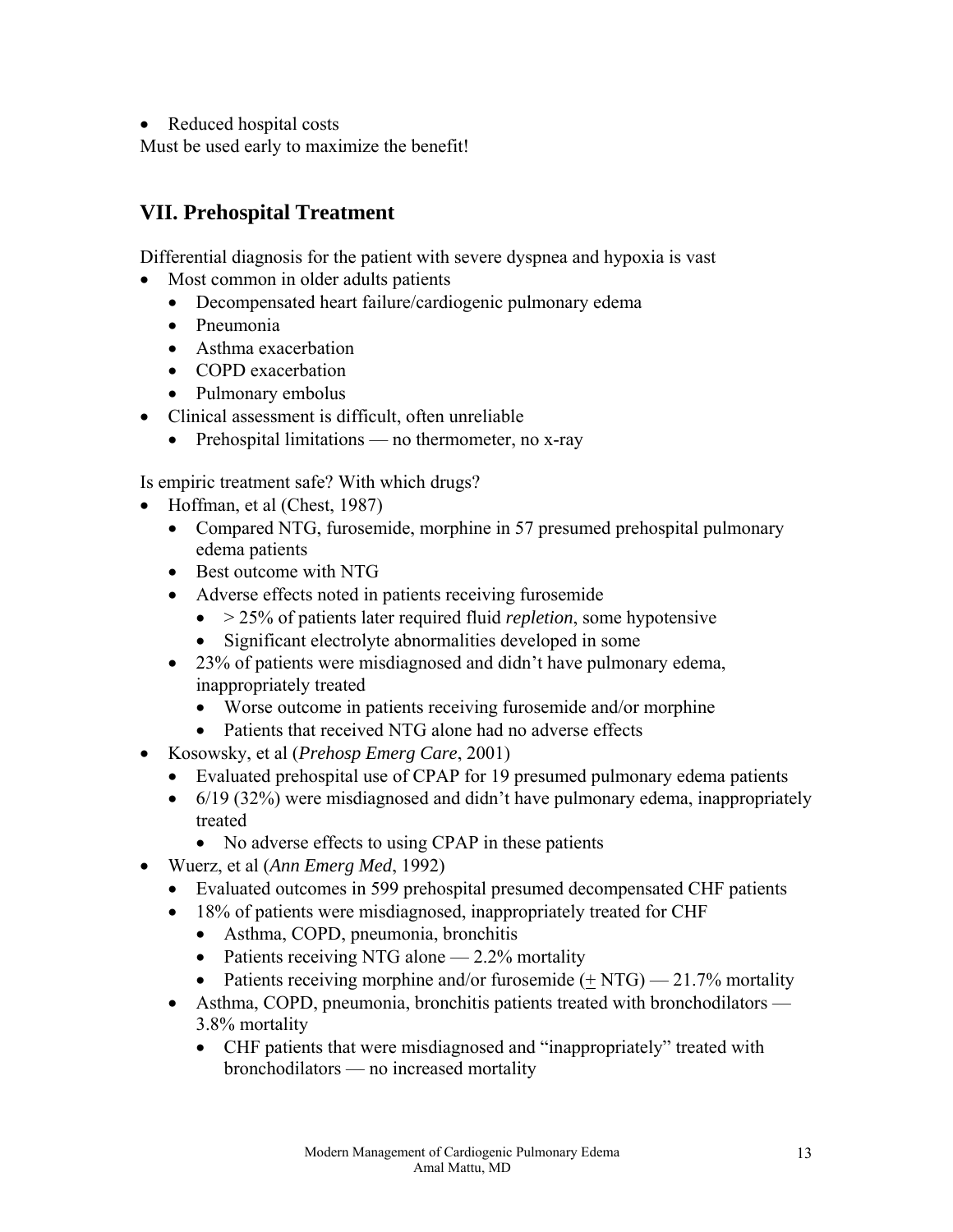# **VIII. Summary**

- Treatment should be based concept of fluid *redistribution*
- NTG first-line agent
	- IV NTG is excellent single-agent
- ACE-inhibitors second-line agent
	- In addition to or instead of NTG
- Furosemide third-line agent
	- After preload and afterload reduction
- Morphine no indication!
	- No *proven* benefit, potential harm
	- Preload reduction NTG more effective
	- Anxiolysis benzodiazepines have fewer side effects
- Nesiritide
	- May prove useful for patients not responding to "optimal treatment" *pending more studies*
	- May be useful for patients that cannot tolerate NTG or ACE-inhibitors
- Inotropic support
	- Milrinone better than dobutamine from hemodynamic standpoint
	- No difference in mortality amongst the various choices
- Noninvasive positive pressure ventilation
	- Produces more rapid improvement, decrease intubations, decreased length of ICU stay, decreased hospital costs
	- Consider *early* use
- Prehospital treatment
	- Increased morbidity and mortality if misdiagnosed and treated with morphine and/or furosemide
	- Consider limiting treatment to NTG, bronchodilators, NPPV (if available)

#### **References**

Anderson JL, Askins JC, Gilbert EM, et al. Occurrence of ventricular arrhythmias in patients receiving acute and chronic infusions of milrinone. Am Heart J 1986;111:466-74.

Annane D, Bellissat E, Pussare E, et al. Placebo-controlled, randomized, double-blind study of intravenous enalaprilat efficacy and safety in acute cardiogenic pulmonary edema. Circulation 1996;94:1316-24.

Barnett JC, Zink KM, Touchon RC. Sublingual captopril in the treatment of acute heart failure. Curr Ther Res 1991;49:274-81.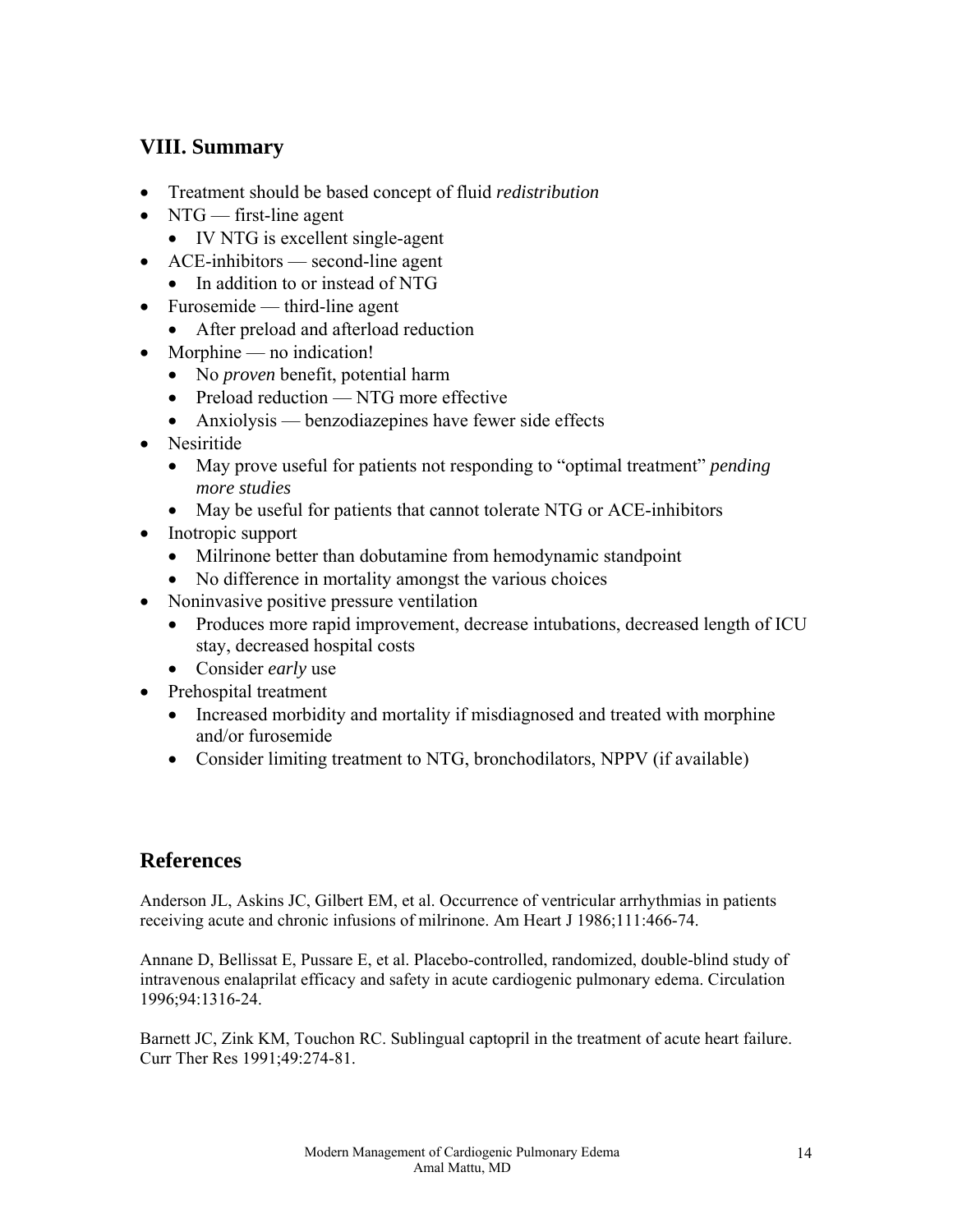Beltrame JF, Zeitz CJ, Unger SA, et al. Nitrate therapy is an alternative to furosemide/morphine therapy in the management of acute cardiogenic pulmonary edema. J Card Fail (1998) 4:271-9.

Bersten AD, Holt AW, Vedig AE, et al: Treatment of severe cardiogenic pulmonary edema with continuous positive pressure delivered by face mask. N Engl J Med 1991;325:1825-30.

Biddle TL, Yu PN. Effect of furosemide on haemodynamic and lung water in acute pulmonary edema secondary to myocardial infarction. Am J Cardiol 1979;43:86-90.

Bradley TD, Holloway RM, McLaughlin PR, et al. Cardiac output response to continuous positive pressure in congestive heart failure. Am Rev Respir Dis 1991;145:377-82.

Brivet F, Delfraissy JF, Giudicelli JF, et al. Immediate effects of captopril in acute left ventricular heart failure secondary to myocardial infarction. Eur J Clin Invest 1981;11:369-73.

Burger AJ, Elkayam U, Neibaur MT, et al. Comparison of the occurrence of ventricular arrhythmias in patents with acutely decompensated congestive heart failure receiving dobutamine versus nesiritide therapy. Am J Cardiol 2001;88:35-9.

Buseman W, Schupp D. Effect of sublingual nitroglycerin in emergency treatment of severe pulmonary edema. Am J Cardiol 1978;41:931-6.

Colucci WS, Elkayam U, Horton DP. Intravenous nesiritide, a natriuretic peptide, in the treatment of decompensated congestive heart failure. N Engl J Med 2000;343:246-53.

Colucci WS, Wright RF, Jaski BE, et al. Milrinone and dobutamine in severe heart failure: differing hemodynamic effects and individual patient responsiveness. Circulation 1986;73: III 175-83.

Cotter G, Metzkor E, Kaluski E, et al. Randomized trial of high-dose isosorbide dinitrate plus low-dose furosemide versus high-dose furosemide plus low-dose isosorbide dinitrate in severe pulmonary oedema. Lancet 1998;351:389-93.

Cross AM, Cameron P, Kierce M, et al. Non-invasive ventilation in acute respiratory failure: a randomized comparison of continuous positive airway pressure and bi-level positive airway pressure. Emerg Med J 2003;20:531-4.

Cuffe MS, Califf RM, Adams KF Jr, et al. Short-term intravenous milrinone for acute exacerbation of chronic heart failure: a randomized controlled trial. JAMA 2002;287:1541-7.

Dikshit K, Vyden MB, Forrester JS, et al. Renal and extrarenal hemodynamic effects of furosemide in congestive heart failure after acute myocardial infarction. N Engl J Med 1973;288:1087-90.

Dormans TPJ, Pickkers P, Russel FGM, et al. Vascular effects of loop diuretics. Cardiovasc Res 1996;32:988-97.

Dupuis J. Nitrates in congestive heart failure. Cardiovasc Drugs Ther 1994;8:501-7.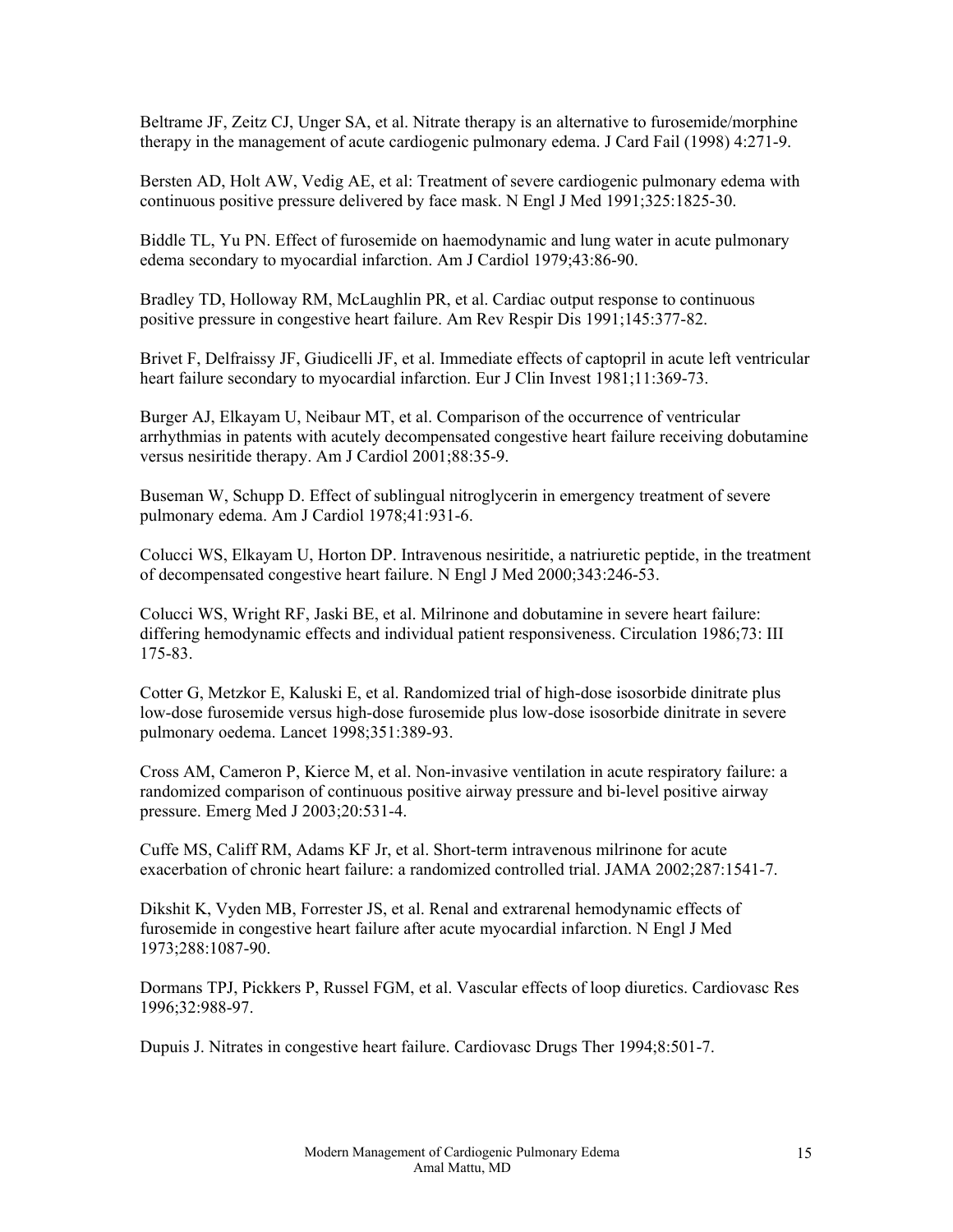Eisenberg PR, Jaffe AS, Schuster DP. Clinical evaluation compared to pulmonary artery catheterization in the hemodynamic assessment of critically ill patients. Crit Care Med 1984;12:549-53.

Felker GM, O'Connor CM. Between Scylla and Charybdis: The choice of inotropic agent for decompensated heart failure. Am Heart J 2001;142:932-3..

Fett DL, Cavero PG, Burnett JC Jr. Low-dose atrial natriuretic factor and furosemide in experimental acute congestive heart failure. J Am Soc Nephrol 1993;4:162-7.

Figueras J, Weil MH. Blood volume prior to and following treatment of acute cardiogenic pulmonary edema. Circulation 1978;57:349-55.

Franciosa JA, Silverstein SR. Hemodynamic effects of nitroprusside and furosemide in left ventricular failure. Clin Pharmacol Ther 1982;32:62-9.

Francis GS, Siegel RM, Goldsmith SR, et al. Acute vasoconstrictor response to intravenous furosemide in patients with chronic congestive heart failure. Ann Intern Med 1985;103:1-6.

Gagnon RM, Fortin L, Boucher R, et al. Combined hemodynamic effects of dobutamine and IV nitroglycerin in congestive heart failure. Chest 1980;78:694-8.

Gammage M. Treatment of acute pulmonary oedema: diuresis or vasodilatation? Lancet 1998;351:382-3.

Gehm L, Propp DA. Pulmonary edema in the renal failure patient. Am J Emerg Med 1989;7:336- 9.

Goldstein RA, Passamani ER, Robets R. A comparison of digoxin and dobutamine in patients with acute infarction and cardiac failure. N Engl J Med 1980;303:846-50.

Grace MP, Greenbaum DM. Cardiac performance and response to PEEP in patients with cardiac dysfunction. Crit Care Med 1982;10:358-60.

Gropper MA, Wiener-Kronish JP, Hashimoto S. Acute cardiogenic pulmonary edema. Clin Chest Med 1994;15:501-15.

Grose R, Strain J, Greenberg M, et al. Systemic and coronary effects of intravenous milrinone and dobutamine in congestive heart failure. J Am Coll Cardiol 1986;7:1107-13.

Hamilton RJ, Carter WA, Gallagher EJ. Rapid improvement of acute pulmonary edema with sublingual captopril. Acad Emerg Med 1996;3:205-12.

Haude M, Steffen W, Erbel R, et al. Sublingual administration of captopril versus nitroglycerin in patients with severe congestive heart failure. Int J Cardiol 1990;27:351-9.

Hoffman JR, Reynolds S. Comparison of nitroglycerin, morphine and furosemide in treatment of presumed pre-hospital pulmonary edema. Chest 1988;92:586-93.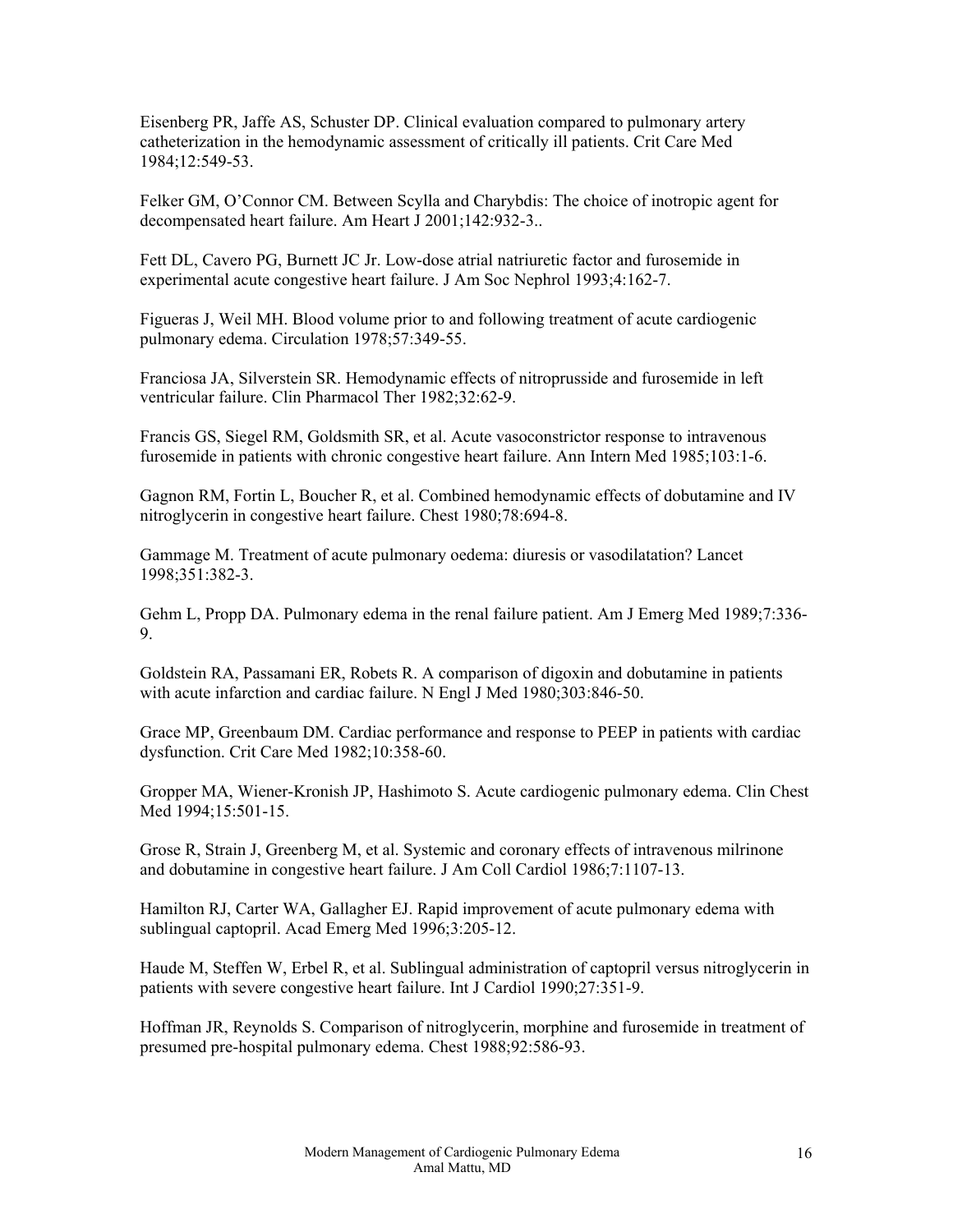Holt AW, Bersten AD, Fuller S, et al. Intensive care costing methodology: cost benefit analysis of mask continuous positive airway pressure for severe cardiogenic pulmonary oedema. Anaesth Intens Care 1994;22:170-4.

Hsieh M, Auble TE, Yealy DM. Predicting the future: can this patient with acute congestive heart failure be safely discharged from the emergency department? Ann Emerg Med 2002;39:181-9.

Ikram H, Chan W, Espiner EA, et al. Haemodynamic and hormone responses to acute and chronic frusemide therapy in congestive heart failure. Clin Sci 1980;59:443-9.

Karlsberg RP, DeWood MA, DeMaria AN, et al. Comparative efficacy of short-term intravenous infusions of milrinone and dobutamine in acute congestive heart failure following acute myocardial infarction. Milrinone-Dobutamine Study Group. Clin Cardiol 1996;19:21-30.

Kawamura A, Yoshikawa T, Takahashi T, et al. Randomized trial of phosphodiesterase inhibitors versus catecholamines in patients with acutely decompensated heart failure. Jpn Circ J 2001;65:858-62.

Keung EC, Siskind SJ, Senneblick EH, et al. Dobutamine therapy for acute myocardial infarction. JAMA 1981;245:144-6.

Kiely J, Kelly DT, Taylor DR, et al. The role of furosemide in the treatment of left ventricular dysfunction associated with acute myocardial infarction. Circulation 1973;48:581-7.

Kosowsky JM, Stephanides SL, Branson RD, et al. Prehospital use of continuous positive airway pressure (CPAP) for presumed pulmonary edema: a preliminary case series. Prehosp Emerg Care 2001;5:190-6.

Kosowsky JM, Storrow AB, Carleton SC. Continuous bilevel positive airway pressure in the treatment of acute cardiogenic pulmonary edema. Am J Emerg Med 2000;18:91-5.

Kraus PA, Lipman J, Becker PJ. Acute preload effects of furosemide. Chest 1990;98:124-8.

Lal S, Murtagh JG, Pollock AM, et al. Acute haemodynamic effects of frusemide in patients with normal and raised left atrial pressures. Br Hear J 1969;31:711-7.

Langes K, Siebels J, Kuck KH. Efficacy and safety of intravenous captopril in congestive heart failure. Curr Ther Res 1993;53:167-76.

Lappas DG, Geha D, Fischer JE, et al. Filling pressures of the heart and pulmonary circulation of the patient with coronary artery disease after large intravenous doses of morphine. Anesthesiology 1975;42:153-9.

Le Conte P, Coutant V, N'Guyen JM, et al. Prognostic factors in acute cardiogenic pulmonary edema. Am J Emerg Med 1999;17:329-32.

Levitt MA. A prospective, randomized trial of BiPAP in severe acute congestive heart failure. J Emerg Med 2001;21:363-9.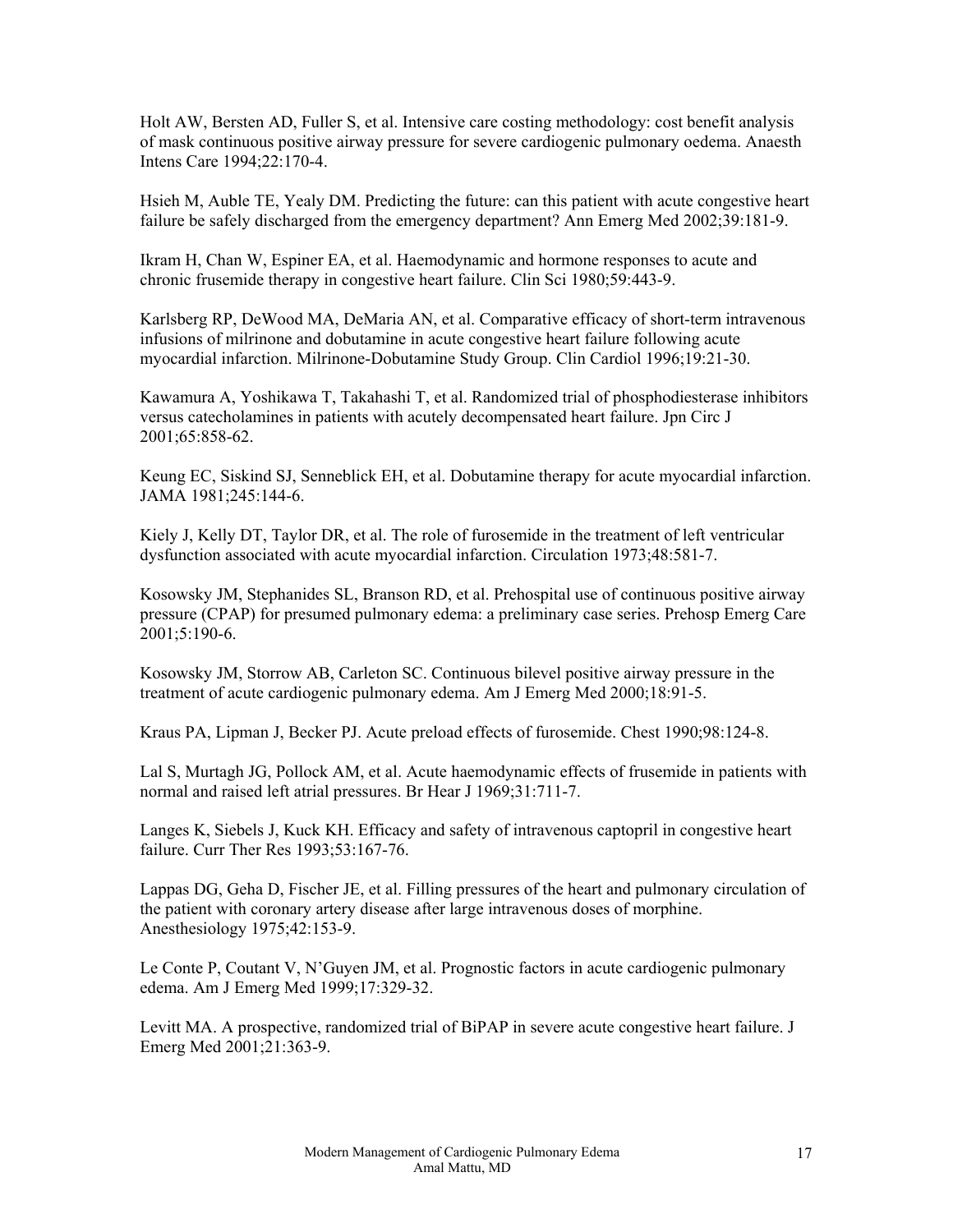Lin M, Yang YF, Chiang HT, et al. Reappraisal of continuous positive airway pressure therapy in acute cardiogenic pulmonary edema: short-term results and long-term follow-up. Chest 1995;107:1379-86.

Mager G, Klocke RK, Kux A, et al. Phosphodiesterase III inhibition or adrenoreceptor stimulation: milrinone as an alternative to dobutamine in the treatment of severe heart failure. Am Heart J 1991;121:1974-83.

Masip J, Betbese AJ, Paez J, et al. Non-invasive pressure support ventilation versus conventional oxygen therapy in acute cardiogenic pulmonary oedema: a randomised trial. Lancet 2000;356:2126-32.

Mattu A. Cardiogenic pulmonary edema. Current Opinion in Cardiovascular, Pulmonary, and Renal Investigational Drugs 2000; 2:9-16.

Mattu A, Sharma S, Perkins AM, Zevitz ME: Pulmonary edema, cardiogenic. eMedicine Journal 2002;3(2): http://www.emedicine.com/med/topic1955.htm

Mattu A. Pulmonary edema. Emergency Physicians Monthly 2002;9(9):1,4-8,12,16,22.

Mehta S, Jay GD, Woolard RH, et al. Randomized, prospective trial of bilevel versus continuous positive airway pressure in acute pulmonary edema. Crit Care Med 1997;25:620-8.

Melandri G, Semprini F, Branzi A, et al. Comparative haemodynamic effects of transdermal vs. intravenous nitroglycerin in acute myocardial infarction with elevated pulmonary artery wedge pressure. Eur Heart J 1990;11:649-55.

Mills RM, LeJemtel TH, Horton DP, et al. Sustained hemodynamic effects of an infusion of nesiritide (human b-type natriuretic peptide) in heart failure: a randomized, double-blind, placebo-controlled clinical trial. Natrecor Study Group. J Am Coll Cardiol 1999;34:155-62.

Mojoli F, Mondi L, Zanierato M, et al. Respiratory fatigue in patients with acute cardiogenic pulmonary edema. Eur Hear J 2004;6(Supplement F):F74-F80.

Mond H, Hunt D, Sloman G. Haemodynamic effects of frusemide in patients suspected of having acute myocardial infarction. Br Heart J 1974;36:44-53.

Mukherjee SK, Katz MA, Michael UF, et al. Mechanisms of hemodynamic actions of furosemide: differentiation of vascular and renal effects on blood pressure in functionally anephric hypertensive patients. Am Heart J 1981;101:313-18.

Nelson GI, Ahuja RC, Silke B, et al. Haemodynamic effects of frusemide and its influence on repetitive rapid volume loading in acute myocardial infarction. Eur Heart J 1983;4:706-11.

Nelson GI, Silke B, Ahuja RC, et al. Haemodynamic advantages of isosorbide dinitrate over frusemide in acute heart-failure following myocardial infarction. Lancet 1983 Apr 2;1(8327):730- 3.

Nishimura N, Kanbe N. The renal and hemodynamic effects of furosemide in acute myocardial infarction. Crit Care Med 1981;9:829-32.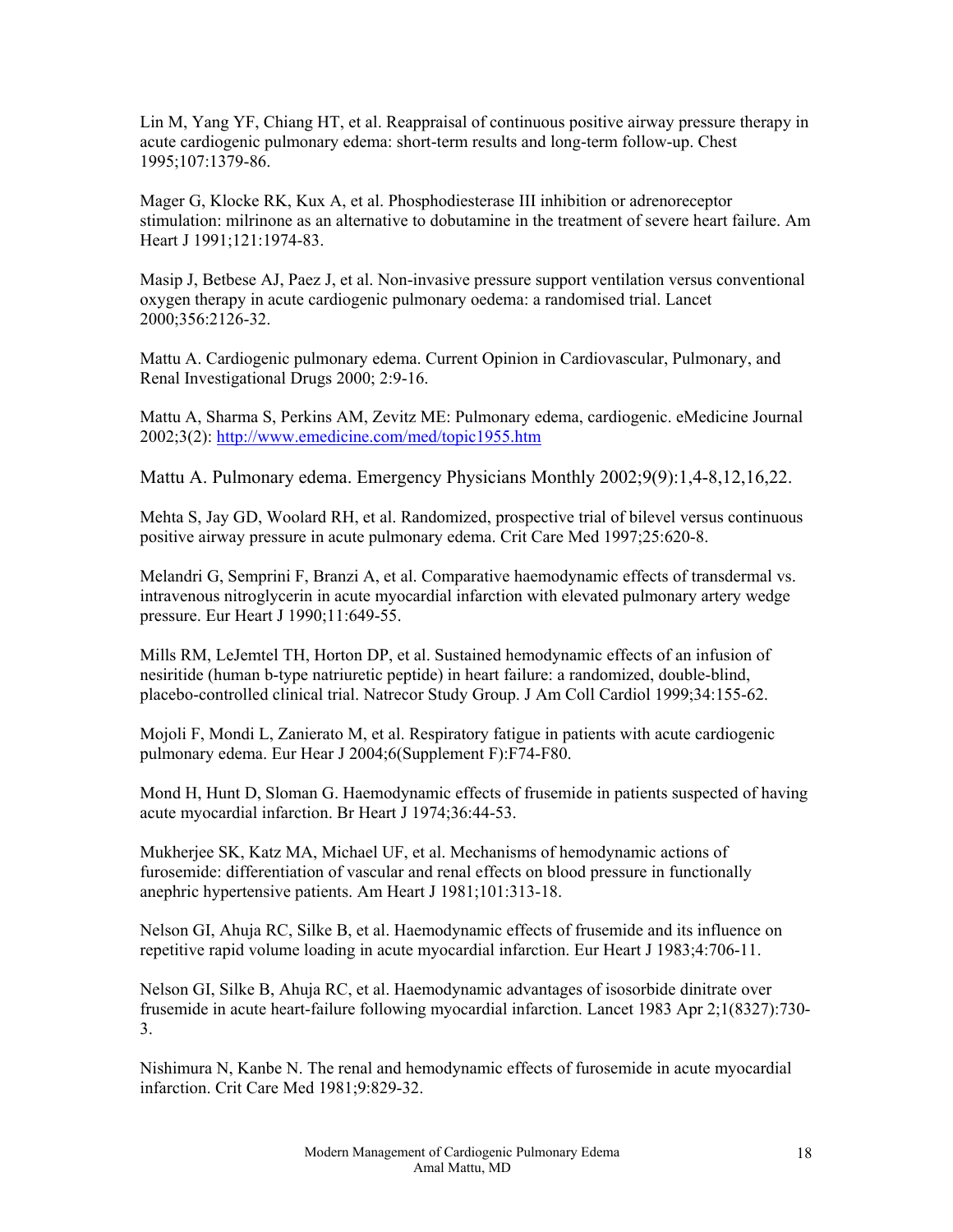Northridge D. Frusemide or nitrates for acute heart failure? Lancet 1996;347:667-8.

Noviasky JA, Kelberman M, Whalen KM, et al. Science or fiction: use of nesiritide as a first-line agent? Pharmacotherapy 2003;23:1081-3.

Pang D, Keenan SP, Cook DJ, et al. The effect of positive pressure airway support on mortality and the need for intubation in cardiogenic pulmonary edema. Chest 1998;114: 1185-92.

Pickkers P, Dormans TPJ, Smits P. Direct vasoactivity of frusemide. Lancet 1996;347:1338-9.

Pickkers P, Dormans TP, Russel FG, et al. Direct vascular effects of furosemide in humans. Circulation 1997;96:1847-52.

Poole-Wilson PA. Treatment of acute heart failure: out with the old, in with the new. JAMA 2002;287:1578-80.

Publication Committee for the VMAC Investigators. Intravenous nesiritide vs nitroglycerin for treatment of decompensated congestive heart failure: a randomized controlled trial. JAMA 2002;287:1531-40.

Rasanen J, Heikklia J, Downs J, et al. Continuous positive airway pressure by face mask in acute cardiogenic pulmonary edema. Am J Cardiol 1985;55:296-300.

Sacchetti A, McCabe J, Torres M, et al. ED management of acute congestive heart failure in renal dialysis patients. Am J Emerg Med 1993;11:644-7.

Sacchetti AD, Harris RH, Paston C, et al. Bi-level positive airway pressure support system use in acute congestive heart failure: preliminary case series. Acad Emerg Med 1995;2:714-8.

Sacchetti A, Ramoska E, Moakes ME, et al. Effect of ED management on ICU use in acute pulmonary edema. Am J Emerg Med 1999;17:571-4.

Sackner-Bernstein JD, Skopicki HA, Aaronson KD. Risk of worsening renal function with nesiritide in patients with acutely decompensated heart failure. Circulation 2005;111:1487-91.

Shipley JB, Tolman D, Hastillo A, et al. Milrinone: basic and clinical pharmacology and acute and chronic management. Am J Med Sci 1996;311:286-91.

Southall JC, Bissell DM, Burton JH, et al. ACE inhibitors in acutely decompensated congestive heart failure. Acad Emerg Med 2004;11:503.

Tei C, Horikiri Y, Park JC, et al. Acute hemodynamic improvement by thermal vasodilation in congestive heart failure. Circulation 1995;91:2582-90.

Timmis AD, Rothman MT, Henderson MA, et al. Haemodynamic effect of intravenous morphine in patients with acute myocardial infarction complicated by severe left ventricular failure. Br Med J 1980;280:980-2.

Tohmo H, Karanko M, Korpilahti K. Haemodynamic effects of enalaprilat and preload in acute severe heart failure complicating myocardial infarction. Eur Heart J 1994;15:523-7.